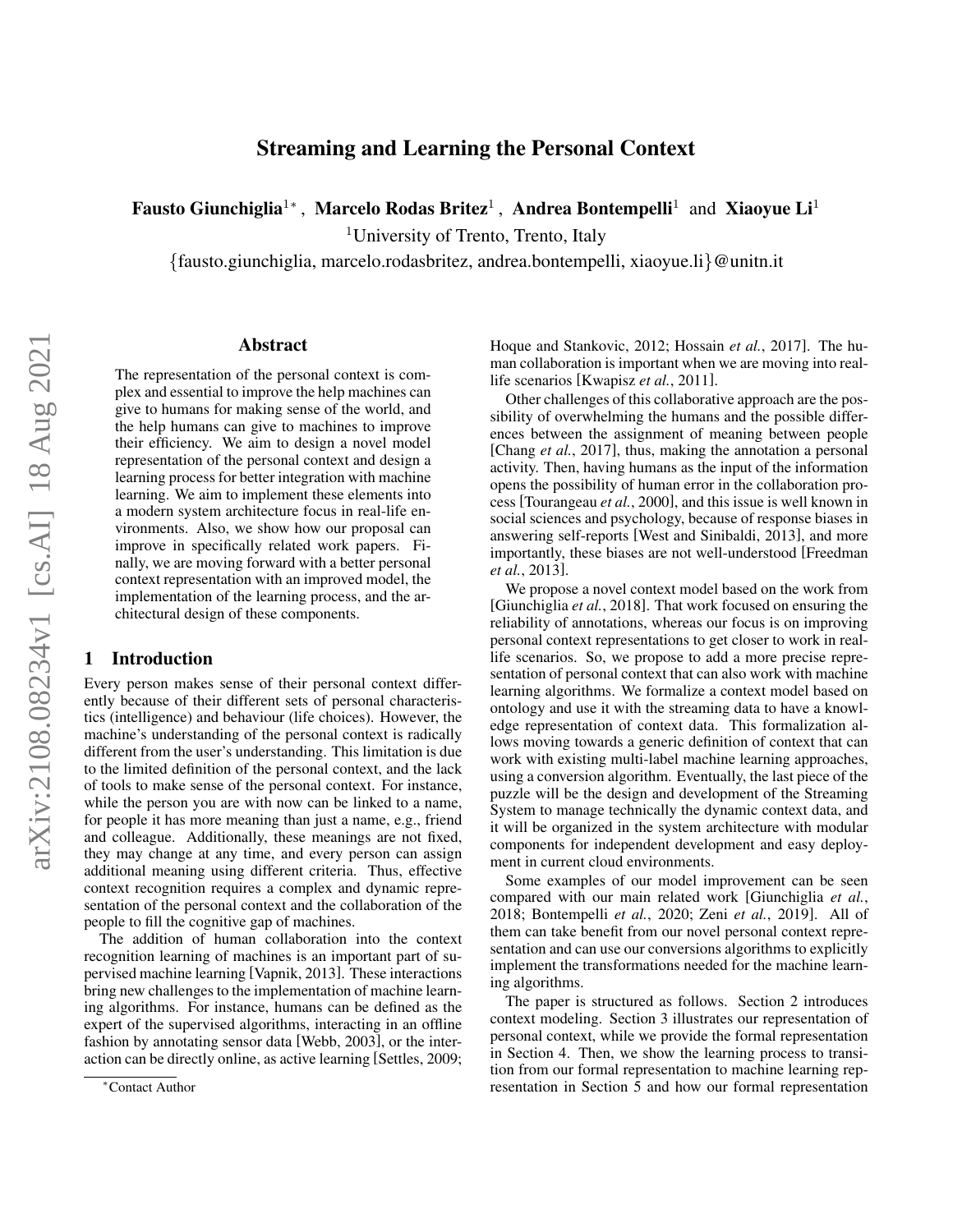can be converted to a Direct Acyclic Graph (DAG). Finally, Section [6](#page-6-0) describes works related to ours, and Section [7](#page-7-1) concludes our paper.

## <span id="page-1-0"></span>2 The context in time

When we talk about the context, we concentrate on the context of a person called observer. The observer's context is the representation of a partial view of the world. We describe this context into three main dimensions: the viewpoint, the part-whole relation, and the endurant-perdurant.

Firstly, we have the viewpoint dimension divided as outside viewpoint and observer viewpoint. The outside viewpoint is the view of an ideal observer who can describe everything from a certain point of view. We distinguish this view from the world's static and dynamic properties. In the static property, there are whatever does not change in time, e.g., mountains, buildings, streets. In the dynamic property, there are not only the moving people, but also the moving animals, and facilities in their manifestations, like trains. Then, the observer viewpoint describes how the observer perceives what is around her or him. In this view, we also have the property of being static or dynamic, but it is relative to the movements of the observer.

Secondly, context is a part-whole relation. In our everyday life, when we do things, we are always embedded in the world. From an ontological view, we are part of the whole world. Thus, we call reference context as the element of the outside context with a volume and extension that is large enough to contain all our movements and changes. For instance, the reference context is the city of Trento when the user walks around, or the users' home when they are at home. In turn, our body as a whole has parts (e.g., arms, mind, legs) that are with us all the time, and they define the internal context of the user. The internal context identifies the elements of the user's body at different levels of abstraction. We usually distinguish between physical parts, such as arms, body, fingers, and mental parts, such as mind, memory, emotions. The context as a part-whole relation is divided into reference context and internal context, and both contexts with different dimensions play a role in our life.

Thirdly, context as endurant and perdurant refers to the bigger relation to changes in time or space. Events and actions are perdurants and elements, like me, are endurants.

#### 2.1 The spatio-temporal context

The context, as viewpoints, defines the reference point from which we construct the context and the context, as partwhole, defines which parts we should consider. So, next, we need to define how we keep track of the context from a quantitative point of view, with a set of quantitative and qualitative measures. Therefore, based on these measures, we introduce the spatio-temporal context.

The spatio-temporal context consists of the temporal and spatial reference context. The former includes dates, times and all the additional notations like weekdays and seasons. The latter contains the world coordinate system. There are various reasons why context should be represented as a spatio-temporal context. First, this is a common representation when we think of the world. Second, any device today can easily retrieve the time and time zones, and the space coordinates (e.g., via GPS). Third, time can be used to measure the changes in all the elements of the world, all evolving at different speeds, thus temporal context allows us to use them together based time. Finally, a lot of data about the spatial reference context and its sub-contexts are available from external sources (e.g., Google Maps, OpenStreetMaps).

The spatio-temporal context, also called objective context, at time  $t$  is defined as:

$$
o_t = (D_t, T_t : L_t, me, \operatorname{coord}_t(me),
$$
  

$$
P_t^1 : \operatorname{coord}_t(P^1), \dots, P_t^k : \operatorname{coord}_t(P^k),
$$
  

$$
O_t^1 : \operatorname{coord}_t(O^1), \dots, O_t^m : \operatorname{coord}_t(O^m))
$$

where  $D_n$ ,  $T_n$  stands for date and time respectively,  $L_n$  is the location, namely the smallest possible spatial reference context that we can compute. Here  $me$  is the observer,  $P^i$ are persons and  $O^m$  are objects. The function  $coord(\dots)$ computes the spatial coordinates of me, objects, and persons.

The number and type of persons and objects change over time. Hence, we will have a sequence of time-tagged states, namely  $\mathcal{O} = \{o_1, \ldots, o_n\}$ . We call the sequence  $\mathcal{O}$  as the streaming context. In the streaming context, within the given reference location, it is easy to compute spatial relations (e.g., near, right, left, in front, far relative to the location) of the different elements among themselves. For instance, the system can compute that the smartphone is *in* the home building and the smartphone is *near* the computer.

#### 2.2 The objective and subjective context

The spatio-temporal context is also called objective context, since all the relations are computed concerning what is objectively measured, in terms of spatial relations. However, notice that different observers will have different views of the world. For instance, the school building has the function of studyplace from the point of view of a student and is the teacher's workplace. The word function here is used with the precise meaning defined in [\[Giunchiglia and Fumagalli, 2017;](#page-8-12) [Giunchiglia](#page-8-10) *et al.*, 2018]. Hence, "*the function of an object formalizes the behavior that an object is expected to have*" [\[Giunchiglia and Fumagalli, 2017\]](#page-8-12). For instance, objects are trains and buildings. The expected behavior may be the purpose of the object (e.g., fridge) or the role of a person (e.g., friend).

The subjective context includes both the objective context elements and the function of persons and objects as seen by the user. Thus, the subjective context at time  $t$  is defined as:

$$
s_t = (D_t, T_t : L_t, me, \text{coord}_t(me), F_t(P^1), \dots, F_t(P^k),
$$
  

$$
F_t(O^1), \dots, F_t(O^m)),
$$

where  $F_n(P^k)$  and  $F_n(O^m)$  are the functions with respect to a person  $P^k$  and an object  $O^m$ , respectively. The number and type of persons and objects, and their functions change over time. The sequence of subjective contexts over time is defined as the subjective streaming context  $S = \{s_1, \ldots, s_n\}.$ 

#### 2.3 The endurant and perdurant context

In the endurant context [\[Giunchiglia](#page-8-13) *et al.*, 2017], its parts are endurants, essentially objects where the spatial extension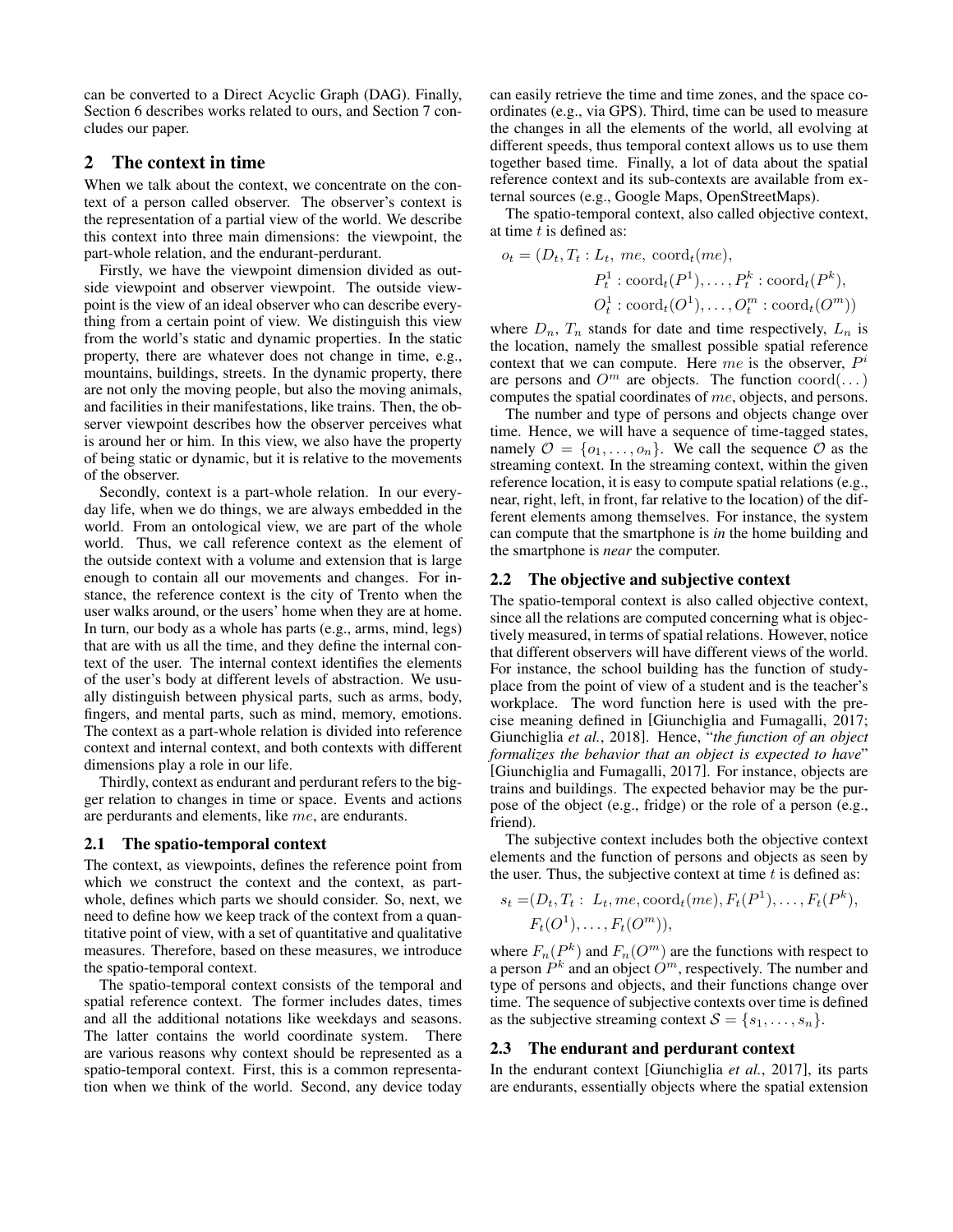of their actions is contained by the space defined by the spatial (reference) context. The actions "*represents how objects change in time*" [\[Giunchiglia and Fumagalli, 2017\]](#page-8-12). For instance, running in a park performed by a runner. We also need to represent actions, in particular, the actions that are executed by the endurant me and also by any other elements of the outside dynamic context. Actions can be seen in two ways: *(i)* actions modeled as processes, namely as sequences of single micro-steps, each of length close to zero; *(ii)* actions modeled as events, which are often also called perdurants, namely as complete movements which last for a certain duration. Actions as events have key properties, similar to endurants. An event and an action can associate with a set of component sub-events and sub-actions.

Considering the mentioned concepts, the fundamentally different role of space and time should become clear. Whereas the parts of the space context are only used to limit the space where things happen, the parts of time have the main goal to detail how actions get executed. Things get complicated by adding objects, people, and functions as shown in the data representations shown in Table [1.](#page-3-2)

It is worth noting that each function of a person is associated with a limited set of actions, and the type of action that a person can perform can be considerably limited by knowing his or her function.

The actions apply to me and persons, whereas functions apply to me, other objects and persons. Notice also, that the stored location  $L$  is limited by the most specific location that we can compute. This is because the bigger locations are assumed to be static and stored in the system. For events, instead, we store the smallest possible most general event as well as those component actions which are done during a certain period. Thus, for instance, the action/event meeting can have sub-actions such as talking, walking, listening, typing. Table [2](#page-3-3) reports the streaming context matrix of Example [1](#page-2-1) and shows how the context changes over time.

## <span id="page-2-0"></span>3 The current context

The streaming context describes the contexts of an observer according to time. To represent each context occurrence, we define a set of notions to build a figure of the current context. We mainly divide the current context into four types of context according to how things compose in space and time. From top to bottom we have the following cases:

- 1L1E (One Location One Event), such as a lecture holds in a classroom;
- 1LME (One Location Multiple Events), such as a sequence of meetings hold in an office, or eat breakfast, lunch and dinner at home;
- 1E1L (One event One Location), this is the same as 1L1E. The difference is in the focus, which is now the location, e.g., the classroom where the lecture holds;
- 1EML (One Event Multiple Locations), such as a travel goes from many different places;

<span id="page-2-1"></span>An 1EML example is shown in Figure [1,](#page-4-0) which describes the following travel scenario around observer me.

Example 1 *In the travel scenario,* me *is Xiaoyue, she has travel named Travel 1 in the Trentino of Italy from 12:00 to 13:00 of 2th, June 2021. From 12:00 to 12:30 on this day, she takes train 1 from Rovereto to Trento, she sits on seat 1 by herself. From 12:30 to 12:55 on the same day, she walks on Roads 2 from Trento Train Station to Xiaoyue's Home, together with her friend named Haonan. In addition, Xiaoyue talks to Haonan, and Haonan listens to Xiaoyue when they are walking. This scenario involves one event travel and multiple locations.*

In general, in the Figure [1,](#page-4-0) all elements are divided into Perdurants and Endurants. Perdurants are the Event and Action, and Endurants include Person, Object, and Location. An Event happens in a Location, a Person and Object appear in an Event and Action is in a Person. Most elements' inclusion relationships  $IN$  can be represented by the positions of those elements' internal boxes. For the top-level Location and Event, we can add an extra attribute box for them respectively as  $InLocation(Location)$  and  $InEvent(Event)$ , to represent their belongs.

In the rest of this section, we list the attributes of Location, Event, Object, Person and Action, each kind of attributes is represented as a box in the figure. The Location has the following attributes:

- Spatial properties: Coordinates  $(x_i, y_i, z_i)$ , Volume  $(\Delta x_i, \Delta y_i, \Delta y_i)$ , and InLocation $(L_i)$  shows the super Location for the top level Location;
- Visual properties, namely some properties of Location that can be observed visually;
- Location' functions:  $FunctionOf(U)$  with  $U \in$  $\{P^1, \ldots, P^k, O^1, \ldots, O^M\}$ , which shows location's functions for persons and objects;
- An extra box: including the rest part of the context that happens in the Location.

The Event orders by time and is represented by a box with round corners. Events include actual events and virtual events. An Event can have Sub-Events, the Event and Sub-Event have the following attributes:

- Super Event for the top level event:  $InEvent(E<sub>i</sub>)$ , which shows the super event  $E_i$  for the current Event;
- Temporal properties: Begin Time End Time  $(Date_i,$  $Time_i - Date_j, Time_j$ , which shows the date and time of the start and end of the event;
- An extra box: including the rest part of the context that happens in the Event.

The **Object** appears in Event and has the following attributes:

- Spatial properties: Coordinates  $(x_i, y_i, z_i)$ , In/Far/...  $(P^i/O^{m'}...);$
- Visual properties, namely some properties of Object that can be observed visually;
- Object's functions:  $FunctionOf(U)$  with  $U \in$  $\{P^1, \ldots, P^k, O^1, \ldots, O^M\}$ , which shows Object's functions for persons and other objects.

The Person appears in Event and has the following attributes: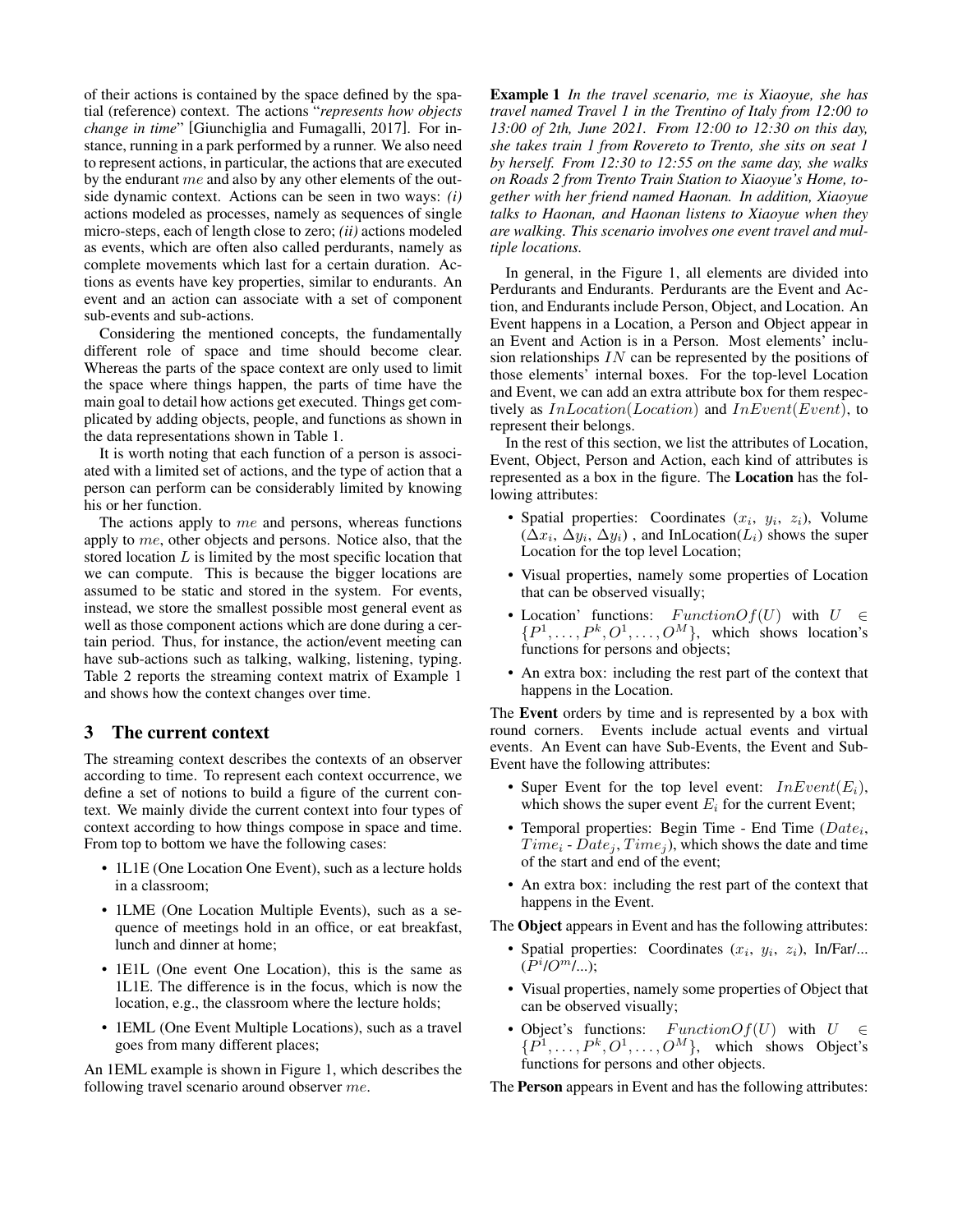<span id="page-3-2"></span>
$$
\{L_1, T_1: \text{super}(L_1), \text{super}(E_1), L_1, E_1, me, \text{coord}_1(me), A_1^{me}, F_1(P^1): A_1^{P^1}, \dots, F_1(P^k): A_1^{P^k}, F_1(O^1), \dots, F_1(O^m)),
$$
  

$$
(D_2, T_2: \text{super}(L_2), \text{super}(E_2), L_2, E_2, me, \text{coord}_2(me), A_2^{me}, F_2(P^1): A_2^{P^1}, \dots, F_2(P^k): A_2^{P^k}, F_2(O^1), \dots, F_2(O^m)),
$$
  

$$
\dots,
$$
  

$$
(D_n, T_n: \text{super}(L_n), \text{super}(E_n), L_n, E_n, me, \text{coord}_n(me), A_n^{me}, F_n(P^1): A_n^{P^1}, \dots, F_n(P^k): A_n^{P^k}, F_n(O^1), \dots, F_n(O^m))
$$
  

$$
\}
$$

Table 1: The personal streaming context, where  $E_n$  is an event, super( $L_n$ ) and super( $E_n$ ) are the super-classes of  $L_n$  or  $E_n$ , respectively. The set of actions performed by *me* or by the persons based on their functions are denoted with  $A_n^k = \{a_1, \ldots, a_i\}$ , with  $k \in \{me, P^1, \ldots, P^k\}.$ 

<span id="page-3-3"></span>

| $D_n$      | $T_n$ | $super(L_n)$ | $super(E_n)$ | $L_n$   | $E_n$ | $\mathrm{coord}_n$ $(me)$    | $A_n^{me}$          | $F_n(P^1): A_n^{P^1}$                                | $F_n(O^1)$                      |
|------------|-------|--------------|--------------|---------|-------|------------------------------|---------------------|------------------------------------------------------|---------------------------------|
| 02/06/2021 | 12:15 | Trentino     | Travel 1     | Train 1 |       | Take Train   $x41, y41, z41$ | Sitting             | <b>NaN</b>                                           | RestToolOf(<br>Xiaoyue, Seat 1) |
| 02/06/2021 | 12:30 | Trentino     | Travel 1     | Roads 2 | Walk  | x43, y43, z43                | Walking,<br>Talking | FriendOf(<br>Xiaoyue, Haonan):<br>Walking, Listening | NaN                             |

Table 2: A streaming context matrix representing the travel scenario of Example [1](#page-2-1) from the point of view of Xiaoyue, i.e., the observer me.  $P<sup>1</sup>$  is Haonan and  $O<sup>1</sup>$  is the object "Seat 1". Each column is a property, and every row stands for the current context in a specific timestamp.

- Spatial properties: Coordinates  $(x_i,$  $y_i$ ,  $z_i$ ),  $In/Far/...(P<sup>i</sup>/O<sup>m</sup>/...)$ ;
- Visual properties, namely some properties of Person that can be observed visually;
- Person's functions:  $FunctionOf(U)$  with  $U \in$  $\{P^1, \ldots, P^k, O^1, \ldots, O^M\}$ , which shows Person's functions for other persons and objects;
- Internal states: Physical states  $(InPair())$ , Mental states  $(InMod(),InStress())$ ;
- An extra box: including the Actions of Person.

The Action is similar with Event, it orders by time and is represented by a box with round corners. An Action can has many Sub-Action, the Action and Sub-Action have following attributes, each attribute has a box for itself.

- Temporal properties: Begin Time End Time  $(Date_i,$  $Time_i - Date_i, Time_i$ , which shows the date and time of the start and end of the Action;
- Visual properties, namely some properties of Action that can be observed visually;
- Means of the Action: Means $(O<sup>m</sup>/...);$
- Sub-action: Action *i*;
- Action's functions:  $FunctionOf(U)$  with  $U \in$  $\{P^1, \ldots, P^k, O^1, \ldots, O^M\}$ , which shows Action's functions for persons and objects.

#### <span id="page-3-0"></span>4 The current context as a Knowledge Graph

We use the *Entity Type Graph* (ETG) and the *Entity Graph* (EG) in ontology to represent the context. ETG is a knowledge graph where nodes are entity types, which are further decorated with data properties. The object properties are presented in the graph representing the relations among the entity types.

In Figure [2,](#page-5-0) white box nodes are entity types that include data properties with data types, the green box nodes enumerates the values of data property. The object properties are connecting all entity types, represented by diamond nodes with arrows. The inheritance relation in the ETG is represented by an arrow from the super-class to the sub-class, and the subclass inherits all the data properties and object properties of its super-class. The EG populates the entity types and properties defined in the ETG with specific values. It is a data graph where nodes are entities that are connected by object property values representing the relations. Each entity further includes data property values. The streaming context can be viewed as a stream of EGs, in which each EG describes the context at a different time.

We design an EG example as Figure [3](#page-6-1) according to the scenario in Example [1.](#page-2-1) The graph represents the context around "Me", this contains entities shown by nodes, e.g., "Smartphone", "Talking", "Walk". Also, we can see object property values.

### <span id="page-3-1"></span>5 Learning Context

AI applications like smart personal assistants provide a service to the users based on their context. The context information is usually not available to the machine, and hence it has to infer the location or the activity of the user from sensor data (e.g., GPS, accelerometer, nearby Bluetooth devices). In our scenario, Xiaoyue is carrying a smartphone that generates a stream of sensor readings, and she annotates the data by answering questions about her context, e.g., "Where are you"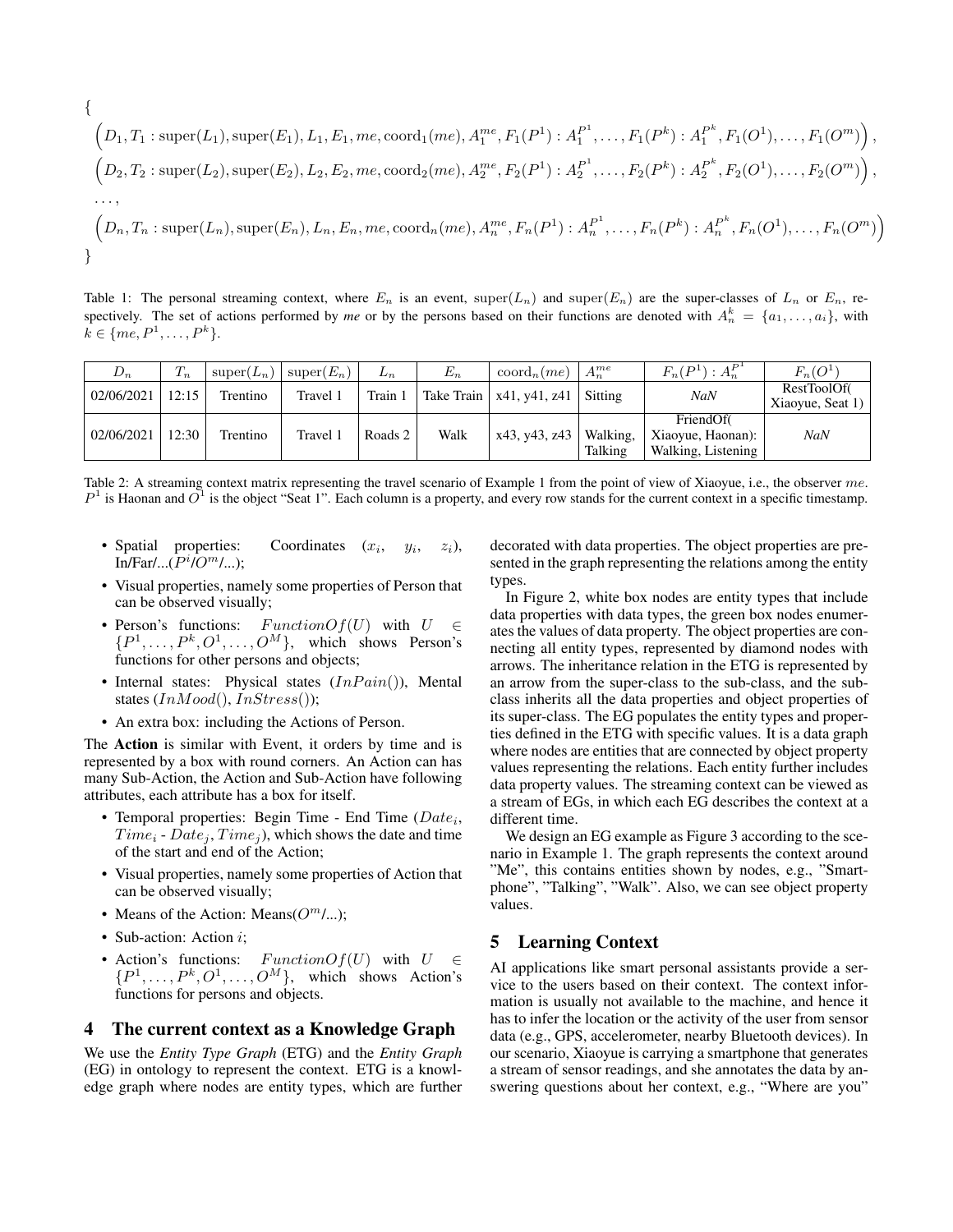<span id="page-4-0"></span>Location (Trentino) Coordinates: x40, y40, z40 Volume: Δx40, Δy40, Δz40 InLocation(Italy) Area: 13607 square kilometers LivingPlaceOf (People) Event (Travel 1) InEvent (Going Home) from: 2th, June, 2021, 12:00; to: 2th, June, 2021, 13:00 Location (Roads 2) Location (Train 1) Coordinates: x48, y48, z48 Coordinates: x47, y47, z47 Volume: Δx48, Δy48, Δz48 Volume: Δx47, Δy47, Δz47 FromLocation: Trento Train Station FromLocation: Rovereto ToLocation: Trento ToLocation: Xiaoyue's Home Area: 100 square metres Area: 1000 square metres WallkingRoadOf (People) TransportationPlaceOf (People) Event2 (Walk) Event1 (Take Train) from: 2th, June, 2021, 12:30; to: 2th, June, 2021, 12:55 from: 2th, June, 2021, 12:00; to: 2th, June, 2021, 12:30 Me (Xiaoyue) Me (Xiaoyue) Person (Haonan) Coordinates: x41, y41, z41 Coordinates: x44, y44, z44 Coordinates: x43, y43, z43 On (A Seat 1 of Train 1) Object (Seat 1) Right (Xiaoyue) Left (Haonan) Gender: Female Coordinates: x42, y42, z42 Gender: Male Gender: Female Occupation: Student Below(Xiaoyue) Occupation: Student Occupation: Student PassengerOf (Train 1) Model: IVECO Seat FriendOf (Haonan) FriendOf (Xiaoyue) InPain (None) InPain (Head) InPain (None) RestToolOf (Xiaoyue) InMood (Good) InMood (Good) InMood (Good) InStress (None) InStress (None) InStress (None) Action (Sitting) Action (Walking) Action (Walking) from: 2th, June, 2021, 12:00 from: 2th, June, 2021, 12:30 from: 2th, June, 2021, 12:30 to: 2th, June, 2021, 12:30 to: 2th, June, 2021, 12:40 to: 2th, June, 2021, 12:40 Informal Sitting<br>A Seat 1 of Train 1<br>None SubActions Slow Walking Slow Walking Foot Foot Rest None SubActions None SubActions Moving Moving Action (Talking) Action (Listening) from: 2th, June, 2021, 12:35 from: 2th, June, 2021, 12:35 to:2th, June, 2021, 12:40 to: 2th, June, 2021, 12:40 **Informal Talking Informal Listening** Mouse Ears None SubActions **None SubActions** Sharing ideas Hearing ideas

Figure 1: One Event Multiple Locations: a travel around me. Representation of the Example [1.](#page-2-1)

and "What are you doing?". The sensor data are aggregated in time windows generating a stream of instances (e.g., the average number of nearby Bluetooth devices in the last 30 minutes). On each incoming instance, the machine decides whether to query the user to acquire the labels. The machine learning technique defines the query strategy, and in the simplest case, the labels are acquired on every instance.

The user's context recognition is a supervised learning

problem in which an instance x is associated to multiple concepts y (aka classes in machine learning). The concepts are organized in a ground-truth hierarchy  $\mathcal{H} = (C, I)$ , which is a direct acyclic graph (DAG) where nodes  $C = \{1, \ldots, c\}$ are the concepts and edges  $I \subset C \times C$  are *is-a* relations, i.e.,  $I = \{(c_i, c_j) | c_i, c_j \in C \text{ and } c_i \text{ is a child of } c_j \}$  [\[Silla](#page-8-14) [and Freitas, 2011\]](#page-8-14). The labels of the instances are indicator vectors  $y \in \{0,1\}^c$ , where the *i*-th elements is 1 if x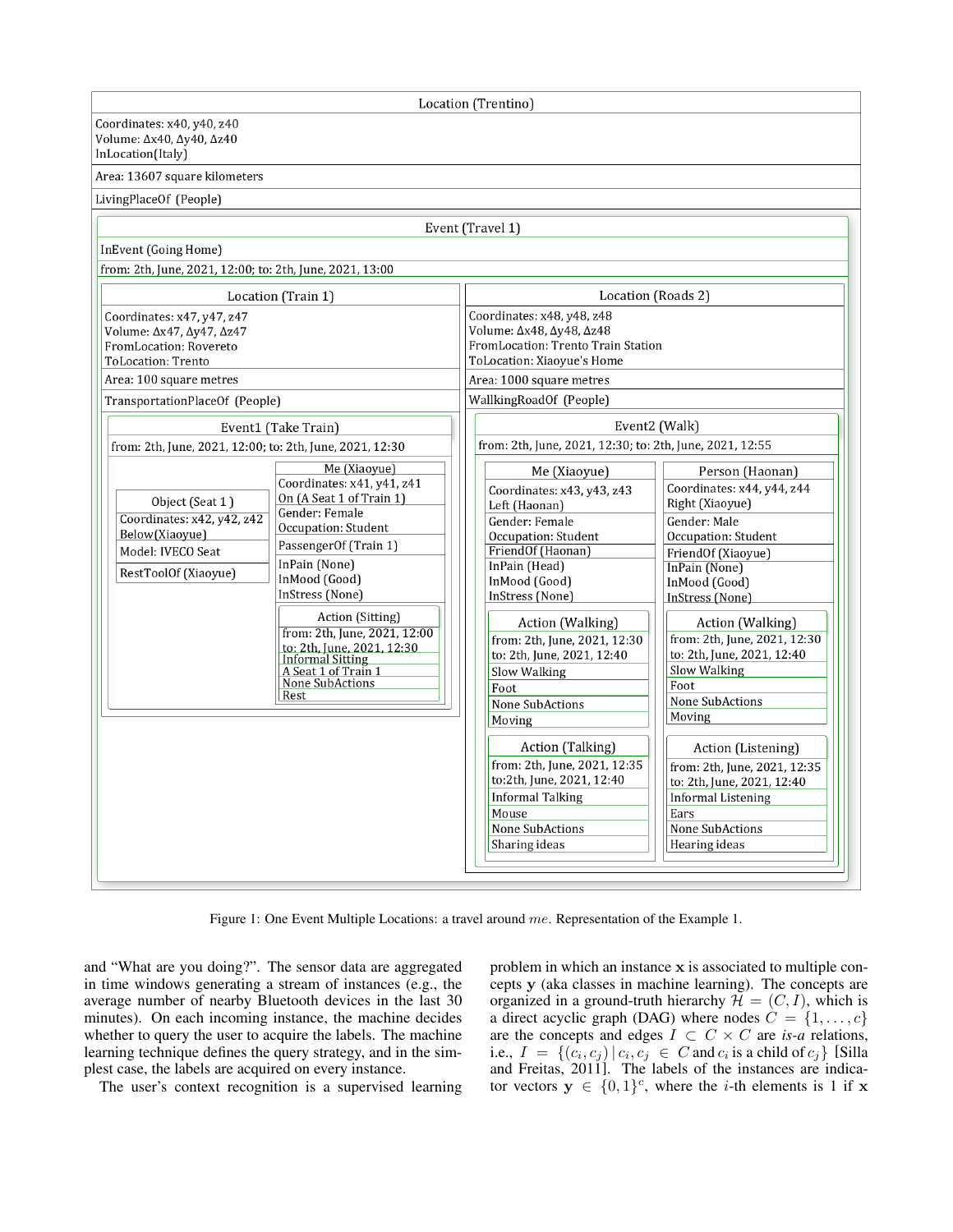<span id="page-5-0"></span>

Figure 2: An ETG representing partially the personal context in our travel example.

belong to *i*-th concept in  $H$  and 0 otherwise. The machine is trained on a stream of examples  $z_t = (\mathbf{x}_t, \mathbf{y}_t)$  drawn from a ground-truth distribution  $P(X, Y)$  that is always consistent with a ground-truth hierarchy  $H$ , i.e., if there is an edge from class  $c_i$  to class  $c_j$ , then  $y^i = 1$  implies  $y^j = 1$  and conversely  $y^j = 0$  implies  $y^i = 0$ . The goal of this hierarchical classification tasks is to learn a classifier that recognize well the context on future sensor readings.

The ETG and EG introduced in Section [4](#page-3-0) can be used as prior knowledge about the structure of the hierarchy. They encode the available information about the user and the world. Algorithm [1](#page-7-2) shows the conversion from ETG and EG to a DAG  $H$ . The first step is to convert each entity type (etype) in the ETG as a node in  $H$  (lines [3](#page-7-2) - [5\)](#page-7-2). Second, each entity in EG also becomes a node that is added as a child of the node referring to the etype of the entity (lines [6](#page-7-2) - [10\)](#page-7-2). The hierarchy encodes the information about the current user, so the *Me* etype and the corresponding entity (e.g., Xiaoyue entity in Figure [3\)](#page-6-1) are not considered.

The properties of the ETG are grouped in properties that are context depends and properties that are static. The value of the former changes every time the users change their context and, in Figure [2](#page-5-0) are Q = {*near*, *use*, *interact*, *in*, *do*, *happenIn*, *during*, *participate*}. For instance, if Xiaoyue travel from the city of Trento to Rovereto, the *in* property will change accordingly. In contrast, the fact that Trento is *partOf* Italy can be assumed to remain valid even if user's context is changed. This distinction is necessary since the value of context-dependent properties are derived from the output of the context recognition task (e.g., the machine recognizes that the user is in the city of Trento and thus updates the *in* property accordingly). The object properties that are not contextual are converted as follow. Given a object property  $p \in \{isA, partOf, has\}$  that links the etype A to B, then the node referring to etype  $A$  becomes a child of the node of etype B. For the other object properties, a new node referring to the property is added as child of the codomain etype node (lines  $13 - 19$ ). For every object property value i of the prop-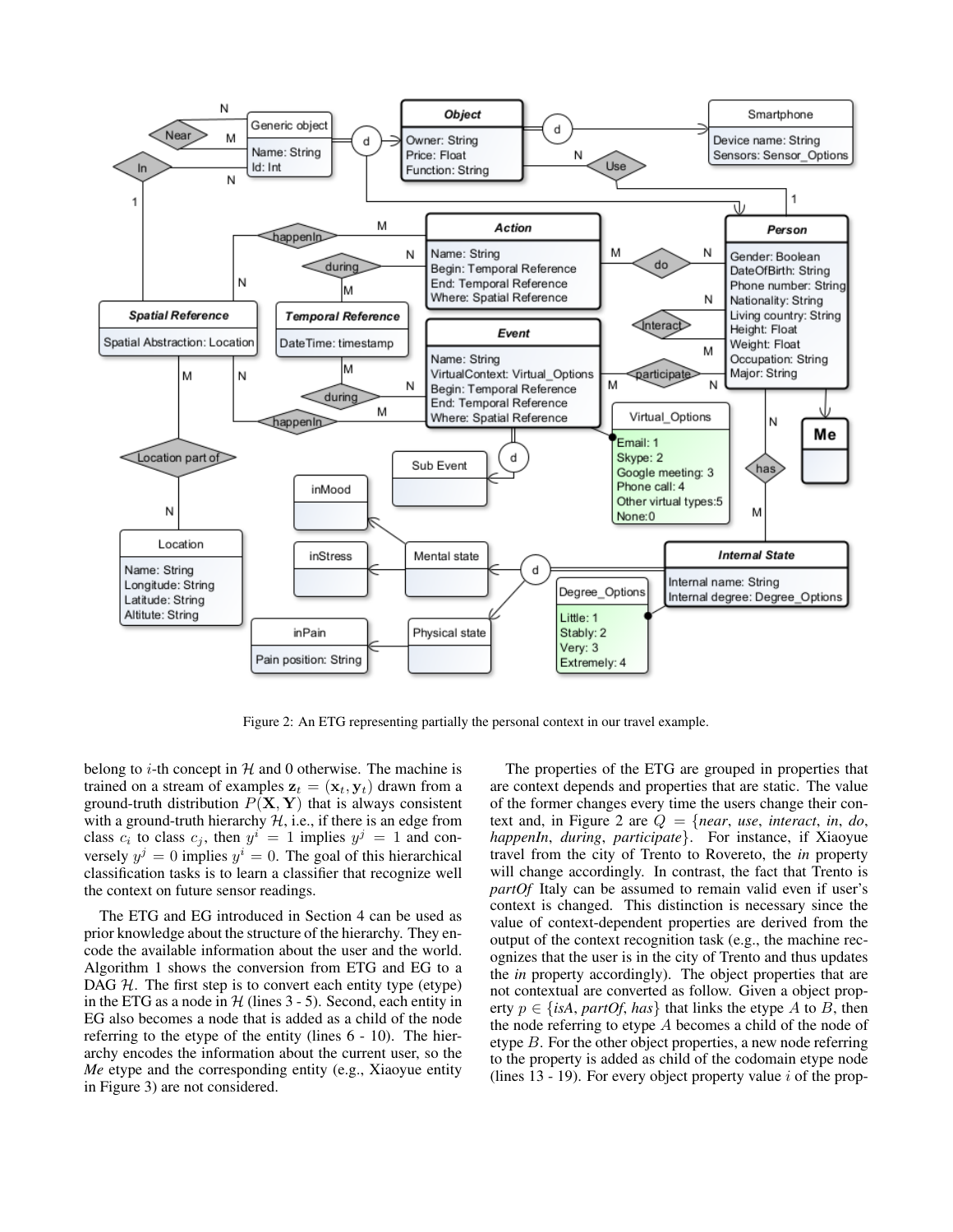<span id="page-6-1"></span>

Figure 3: An EG representing partially the scenario about travelling of Example [1.](#page-2-1)

erty  $p$  linking the entities  $a$  and  $b$ , a new node  $c_i$  is added as child of  $c_p$  (i.e., the node referring to the property P), and as parent of  $c_b$  (i.e., the node pointing to the entity b) (lines [20](#page-7-2) -[25\)](#page-7-2). Finally, all nodes that does not have a parent are connect to the root node and the transitive reduction is applied (lines [27](#page-7-2) - [30\)](#page-7-2). Figure [4](#page-6-2) shows an extract of the DAG resulting from applying Algorithm [1](#page-7-2) on EG and ETG presented in Section [4.](#page-3-0)

Every node in  $H$  has a unique identifier that is used to reference back to the ETG and EG. The node name can be translated into a human-readable text that is used to interact with the user. This aspect is left as future work. The concept hierarchy available at the beginning can evolve over time and has to be continually updated. This aspect has been defined as knowledge drift and is addressed in [\[Bontempelli](#page-8-15) *et al.*, [2021\]](#page-8-15).

# <span id="page-6-0"></span>6 Related Work

Considering our novel context modelling of the personal context, the context learning, and the architecture presented in this paper, we can show as use cases the papers that individually compartmentalizes examples for these improvements. Current works on context recognition focus on learning the relationship between the input data (sensor readings) and the target concepts (context). The structure of the context is implicitly learned by the implemented machine learning algorithm during the training phase. The new parts are described in Section [3](#page-2-0) and compared with related work we can outline the following: 1) the connection between the learned context model; 2) The extension of new dimensions

<span id="page-6-2"></span>

Figure 4: A partial representation of the DAG obtained from ETG and EG examples in Section [4.](#page-3-0) Orange nodes are derived from EG. Blue nodes are derived from ETG. Red nodes are actions and green nodes are the functions.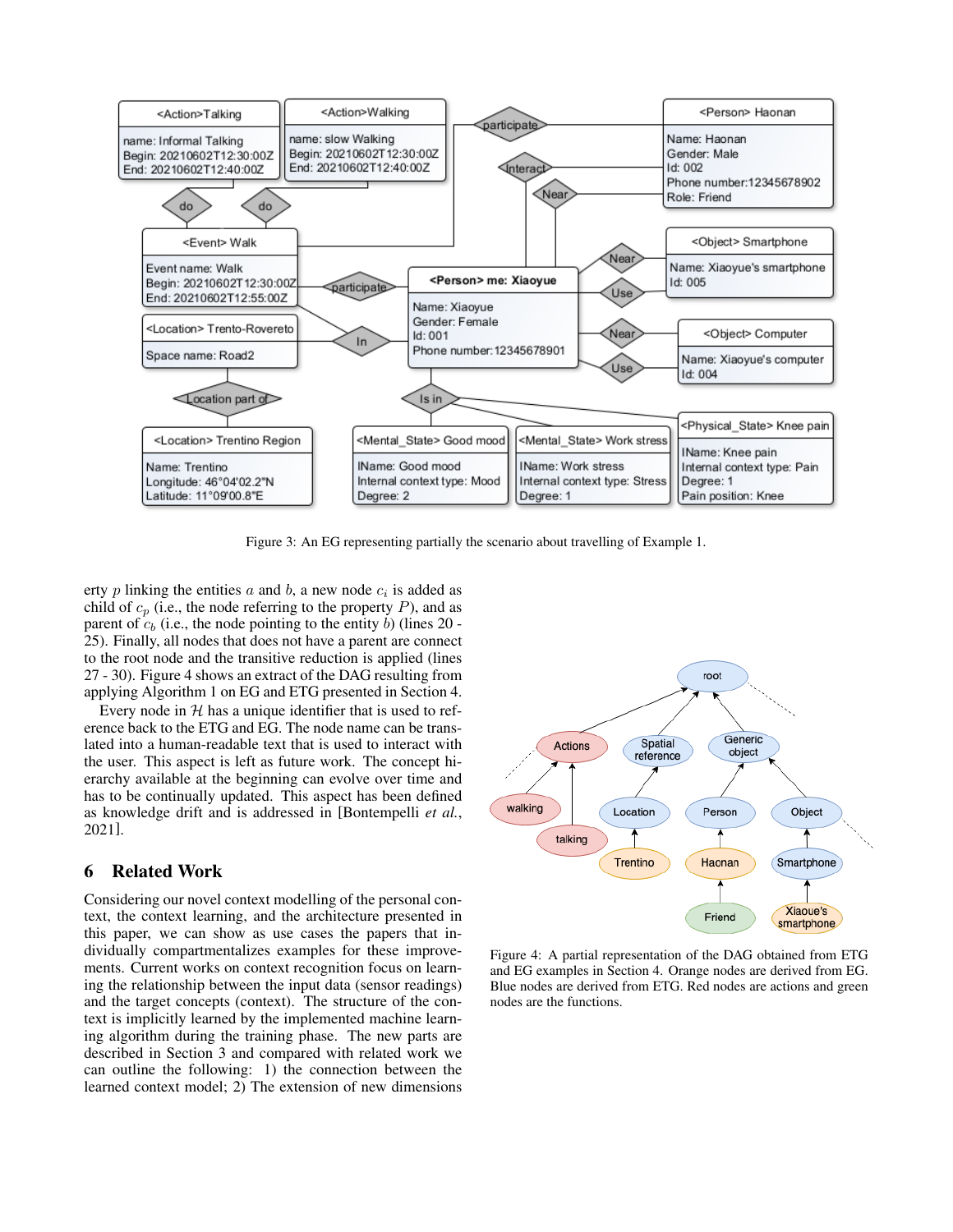#### <span id="page-7-2"></span>Algorithm 1 Convert ETG and EG in a DAG.

Inputs: ETG, EG, and the set of context dependent object properties Q Outputs:  $\mathcal{H} = (C, I)$ 

1:  $C \leftarrow \emptyset$ 

- 2:  $I \leftarrow \emptyset$
- 3: for every etype  $A \neq Me$  in ETG do
- 4: let  $c_A$  being the node of etype A<br>5:  $C = C \cup \{c_A\}$
- $C = C \cup \{c_A\}$

6: for every entity a such that  $\neg$  Me(a) in EG do

- 7: let  $c_a$  being the node of the entity  $a$
- 8: let  $c_A$  being the node of the etype of a<br>9:  $C = C \cup \{c_n\}$
- $C = C \cup \{c_a\}$
- 10:  $I = I \cup \{(c_a, c_A)\}\$
- 11: for every object property p in ETG such that  $p \notin Q$  do
- 12: let  $c_p$  being the node of p
- 13: **for** every  $p(A, B)$  in ETG do
- 14: let  $c_A$  and  $c_B$  being the nodes of entity A and B respectively

| 15: | <b>if</b> $p \in \{isA, partOf, has\}$ then |
|-----|---------------------------------------------|
| 16: | $I = I \cup \{(c_A, c_B)\}\$                |
| 17: | else                                        |
| 18: | $C = C \cup \{c_p\}$                        |
| 19: | $I = I \cup \{(c_p, c_B)\}\$                |
| 20: | for every $p(a, b)$ in EG do                |
| 21: | let $c_i$ being the node encoding $p(a, b)$ |
| 22: | let $c_b$ being the node of entity $b$      |
| 23: | $C = C \cup \{c_i\}$                        |
| 24: | $I = I \cup \{(c_i, c_p)\}\$                |
| 25: | $I = I \cup \{(c_b, c_i)\}\$                |
|     |                                             |
|     | 26: let $c_0$ being the root node           |
|     | 27.00016                                    |

27:  $C = C \cup \{c_0\}$ 28: for every node  $c \in C$  that  $\text{parent}(c) = \emptyset$  do 29:  $I = I \cup \{(c, c_0)\}\$ add an edge from c to  $c_0$ 30: apply transitive reduction on  $\mathcal{H} = (C, I)$ 

and classification of context, i.e. Internal State, Functions, Actions. The Algorithm [1](#page-7-2) bridges the gap between the two modellings allowing context recognition to leverage both machine learning solutions and knowledge graph representation (ETG and EG). For instance, the ETG and EG can generate the questions needed by the machine to interact with the users. For instance, the personal context recognition model shown in [\[Giunchiglia](#page-8-10) *et al.*, 2018], showed to be a good approach to increase the accuracy of the context recognition algorithms. Our work described in Section [3](#page-2-0) enhance the representation of the personal context with the hope to perform better in real-life scenarios. In practice, existing approaches for context recognition using batch or streaming sensor data [\[Vaizman](#page-8-16) *et al.*, 2018; [Bontempelli](#page-7-0) *et al.*, 2020; Zeni *et al.*[, 2019\]](#page-8-11) do not leverage on an explicit context modeling. The context representation is implicit in the labels used to train the machine learning model. The context formalization introduced in this work can be used to structure the output of these machine learning models according to our representation. Moreover, it can help machine learning approaches to interact with users. For instance, the machine can ask if Haonan is a friend of Xiaoyue since they are walking together. Approaches that use active learning strategies (e.g., [\[Settles, 2009;](#page-8-2) [Hoque and Stankovic, 2012;](#page-8-3) [Hossain](#page-8-4) *et al.*, 2017]) can benefit of our representation.

Also, existing frameworks for creating context-aware mobile applications, such as [Ferreira](#page-8-17) *et al.*, do not consider the modelling of the context.

# <span id="page-7-1"></span>7 Conclusion and Future Work

In this paper, we moved forward with a better representation of personal context in real-life environments. We proposed an improved representation of the personal context, adding the internal state, functions, and actions. The learning aspect of our work is the formal definition of an algorithm to transform the streaming input data to ML algorithms. We will put all these components in the system architecture.

In comparison with the work on personal context recognition for human-machine collaboration [\[Giunchiglia](#page-8-10) *et al.*, [2018\]](#page-8-10), we have shown an enhancement related to the model representation of the personal context.

Additionally, we have shown how our novel personal context representation can also be leveraged by machine learning algorithms to include prior knowledge about the structure of their output and can be used to drive the interaction with the user. Future work will focus on evaluating the impact of our formalization on an existing approach for fixing mislabeled data when learning the users' contexts [Zeni *et al.*[, 2019\]](#page-8-11).

The next step is to propose and implement a modern design of the services related to iLog [Zeni *et al.*[, 2014\]](#page-8-18) by a centralised streaming system and linking the personal context data collections with other distributed services of machine learning. This implementation will allow us to test and evaluate our novel context model in near real-life scenarios.

#### Acknowledgements

The research conducted by Fausto and Xiaoyue has received funding from the European Union's Horizon 2020 FET Proactive project "WeNet – The Internet of us", grant agreement No 823783.

The research conducted by Marcelo and Andrea has received funding from the *"DELPhi - DiscovEring Life Patterns"* project funded by the MIUR Progetti di Ricerca di Rilevante Interesse Nazionale (PRIN) 2017 – DD n. 1062 del 31.05.2019.

#### References

<span id="page-7-0"></span>[Bontempelli *et al.*, 2020] Andrea Bontempelli, Stefano Teso, Fausto Giunchiglia, and Andrea Passerini. Learning in the wild with incremental skeptical gaussian processes. In *Proceedings of the Twenty-Ninth International Joint Conference on Artificial Intelligence, IJCAI-20*, pages 2886–2892, 7 2020.